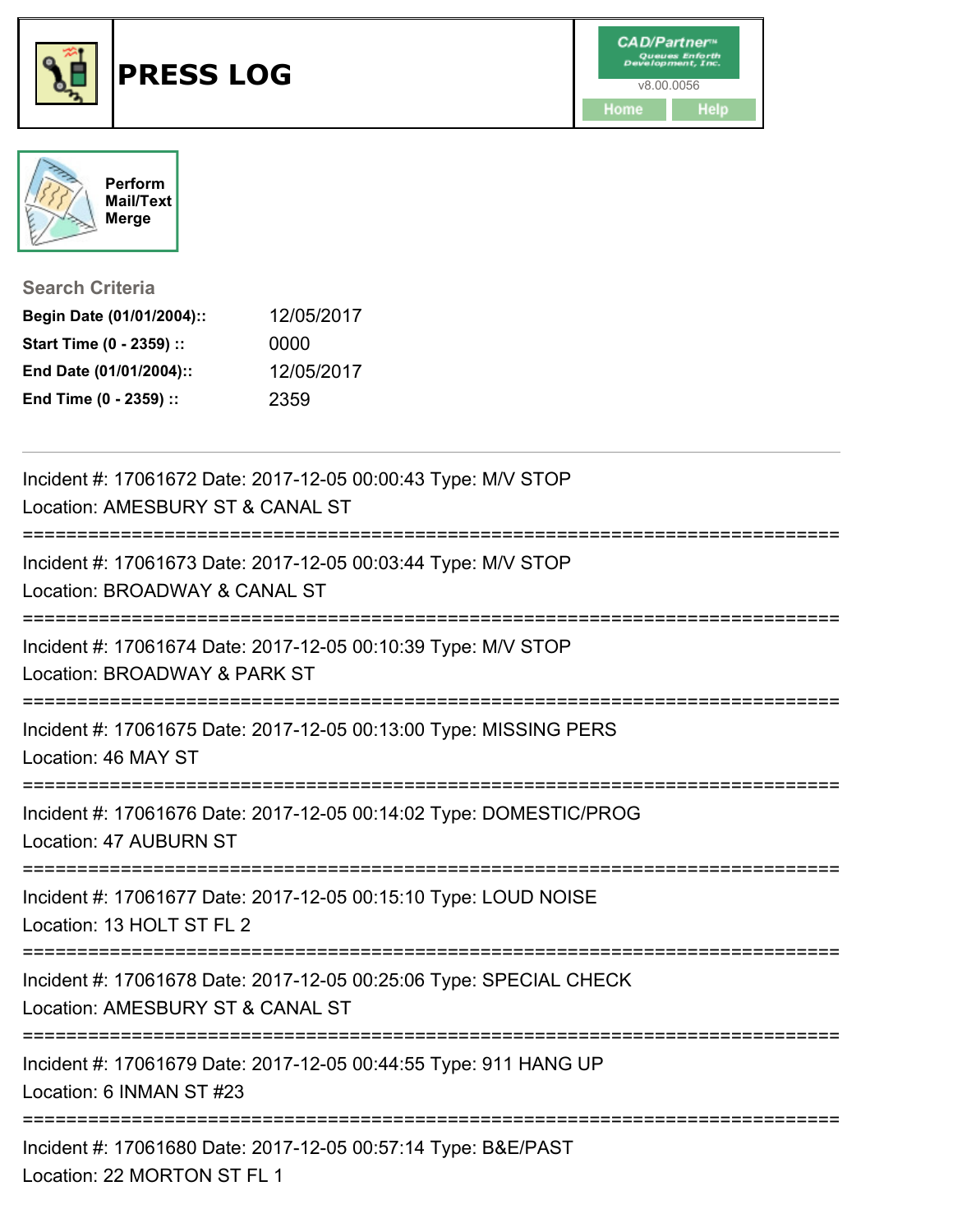| Incident #: 17061681 Date: 2017-12-05 01:04:18 Type: DRUG OVERDOSE<br>Location: 7/11 / 360 BROADWAY                                   |
|---------------------------------------------------------------------------------------------------------------------------------------|
| Incident #: 17061682 Date: 2017-12-05 01:20:57 Type: FIGHT<br>Location: MAKARENA RESTURANT / 150 COMMON ST                            |
| Incident #: 17061683 Date: 2017-12-05 01:44:46 Type: GENERAL SERV<br>Location: 176 ABBOTT ST<br>-----------------                     |
| Incident #: 17061684 Date: 2017-12-05 02:03:04 Type: M/V STOP<br>Location: LAWRENCE ST & MAPLE ST                                     |
| Incident #: 17061685 Date: 2017-12-05 02:08:25 Type: M/V STOP<br>Location: ANDOVER ST & PARKER ST                                     |
| Incident #: 17061686 Date: 2017-12-05 02:08:26 Type: M/V STOP<br>Location: HAMPSHIRE ST & LOWELL ST                                   |
| Incident #: 17061687 Date: 2017-12-05 02:22:34 Type: M/V STOP<br>Location: ARLINGTON ST & CHELMSFORD ST                               |
| Incident #: 17061688 Date: 2017-12-05 02:28:40 Type: M/V STOP<br>Location: MT VERNON ST & S BROADWAY                                  |
| Incident #: 17061689 Date: 2017-12-05 02:39:20 Type: M/V STOP<br>Location: CARVER ST & SALEM ST<br>---------------------------------- |
| Incident #: 17061690 Date: 2017-12-05 02:58:48 Type: M/V STOP<br>Location: EXCHANGE ST & MYRTLE ST                                    |
| ===========================<br>Incident #: 17061691 Date: 2017-12-05 03:04:29 Type: M/V STOP<br>Location: GILBERT ST & S BROADWAY     |
| Incident #: 17061692 Date: 2017-12-05 03:13:13 Type: M/V STOP<br>Location: BOWDOIN ST & S BROADWAY                                    |
| Incident #: 17061693 Date: 2017-12-05 03:44:28 Type: M/V STOP<br>Location: BIG N' BEEFY / 415 BROADWAY                                |
| -------------------------------<br>Incident #: 17061694 Date: 2017-12-05 04:24:04 Type: M/V STOP<br>Location: BROADWAY & WATER ST     |

===========================================================================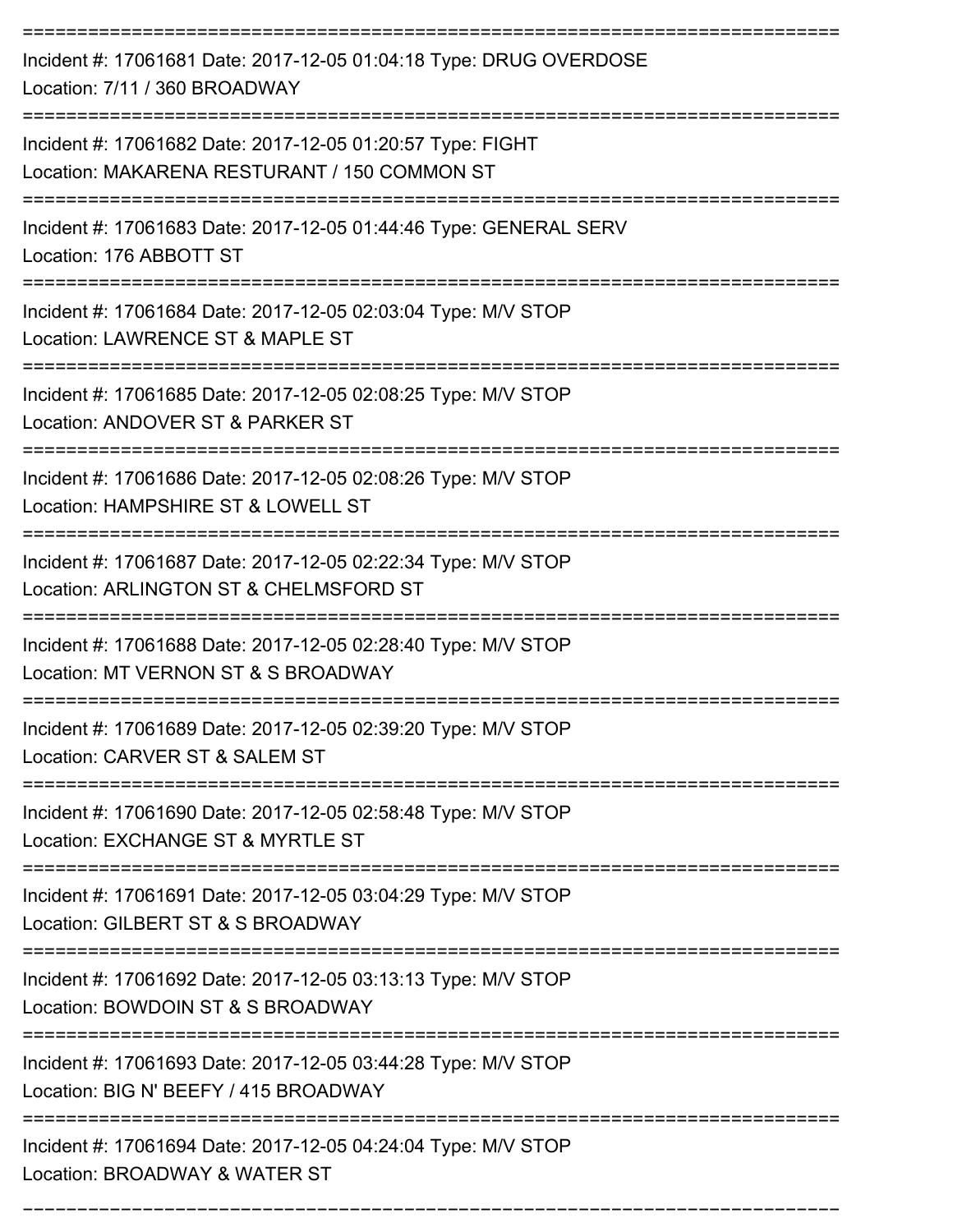| Incident #: 17061695 Date: 2017-12-05 05:26:52 Type: SUS PERS/MV<br>Location: 355 PARK ST                                                         |
|---------------------------------------------------------------------------------------------------------------------------------------------------|
| Incident #: 17061696 Date: 2017-12-05 05:38:58 Type: INVEST CONT<br>Location: 90 LOWELL ST                                                        |
| Incident #: 17061697 Date: 2017-12-05 05:54:24 Type: AUTO ACC/PED<br>Location: BROADWAY & ESSEX ST<br>------------------------<br>-----------     |
| Incident #: 17061698 Date: 2017-12-05 06:34:58 Type: AUTO ACC/NO PI<br>Location: HAFFNERS / 194 S BROADWAY<br>=================================== |
| Incident #: 17061699 Date: 2017-12-05 06:55:42 Type: PARK & WALK<br>Location: BROADWAY & HAVERHILL ST                                             |
| Incident #: 17061700 Date: 2017-12-05 07:17:26 Type: TOW/REPOSSED<br>Location: 38 ORCHARD ST<br>==============================                    |
| Incident #: 17061701 Date: 2017-12-05 07:27:47 Type: ALARM/BURG<br>Location: MAINSTREAM GLOBAL / 91 GLENN ST                                      |
| Incident #: 17061702 Date: 2017-12-05 07:46:26 Type: M/V STOP<br>Location: S UNION ST & MERRIMACK                                                 |
| Incident #: 17061703 Date: 2017-12-05 07:47:42 Type: M/V STOP<br>Location: SPRINGFIELD ST & PARKER                                                |
| Incident #: 17061704 Date: 2017-12-05 08:05:37 Type: SUS PERS/MV<br>Location: WEATHERBEE SCHOOL / 75 NEWTON ST                                    |
| Incident #: 17061706 Date: 2017-12-05 08:08:43 Type: ABAND MV<br>Location: 2 BROADWAY CT                                                          |
| Incident #: 17061705 Date: 2017-12-05 08:10:45 Type: M/V STOP<br>Location: HAMPSHIRE ST & LOWELL ST                                               |
| Incident #: 17061707 Date: 2017-12-05 08:18:08 Type: MAL DAMAGE<br>Location: 8 GRACE TER                                                          |
| ---------------<br>Incident #: 17061708 Date: 2017-12-05 08:25:03 Type: ASSSIT OTHER PD<br>Location: FARRAH FUNERAL HOME / 170 LAWRENCE ST        |
|                                                                                                                                                   |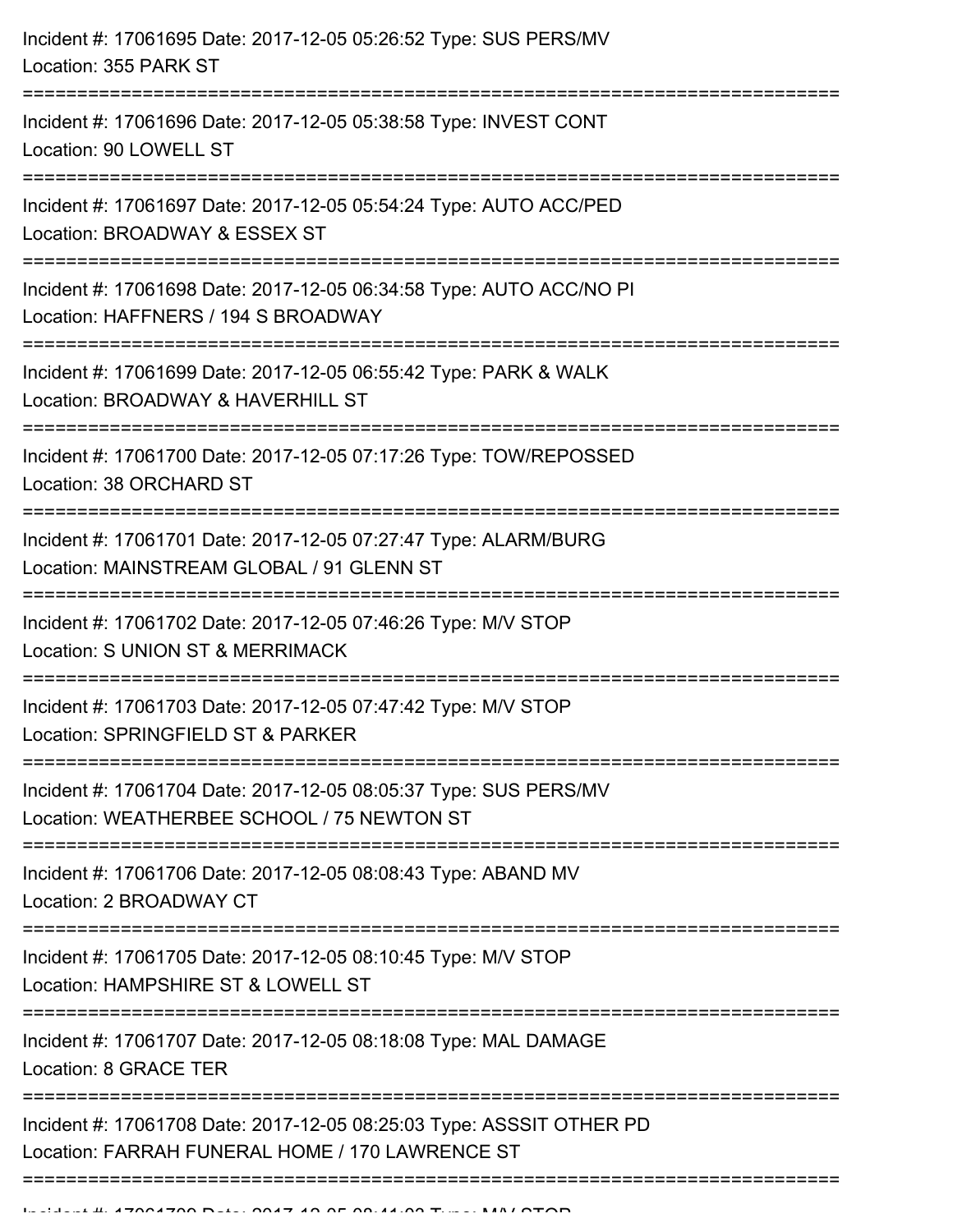Location: FALLS BRIDGE / null =========================================================================== Incident #: 17061710 Date: 2017-12-05 08:50:30 Type: MEDIC SUPPORT Location: BROADWAY & COMMON ST =========================================================================== Incident #: 17061711 Date: 2017-12-05 08:56:06 Type: INVESTIGATION Location: 90 LOWELL ST =========================================================================== Incident #: 17061712 Date: 2017-12-05 09:09:38 Type: DRUG OVERDOSE Location: 33 BROOK ST FL 1 =========================================================================== Incident #: 17061713 Date: 2017-12-05 09:11:59 Type: MEDIC SUPPORT Location: 200 COMMON ST =========================================================================== Incident #: 17061715 Date: 2017-12-05 09:36:12 Type: MEDIC SUPPORT Location: 111 S BROADWAY =========================================================================== Incident #: 17061714 Date: 2017-12-05 09:36:20 Type: ASSSIT OTHER PD Location: 75 SAUNDERS ST =========================================================================== Incident #: 17061716 Date: 2017-12-05 09:37:27 Type: ALARMS Location: D'WENDY'S RESTARAUNT / 459 BROADWAY =========================================================================== Incident #: 17061717 Date: 2017-12-05 09:42:46 Type: INVESTIGATION Location: HENNESSEY SCHOOL / 122 HANCOCK ST =========================================================================== Incident #: 17061718 Date: 2017-12-05 10:17:44 Type: MEDIC SUPPORT Location: 262 JACKSON ST #1 =========================================================================== Incident #: 17061719 Date: 2017-12-05 10:19:35 Type: SEX OFFENDER Location: 90 LOWELL ST =========================================================================== Incident #: 17061720 Date: 2017-12-05 10:23:15 Type: DRUG VIO Location: LAWRENCE HIGH SCHOOL / 233 HAVERHILL ST =========================================================================== Incident #: 17061721 Date: 2017-12-05 10:38:23 Type: UNKNOWN PROB Location: 208 BROADWAY =========================================================================== Incident #: 17061722 Date: 2017-12-05 10:40:50 Type: SUS PERS/MV Location: 421 S BROADWAY ===========================================================================

Incident #: 17061723 Date: 2017-12-05 10:45:07 Type: INVESTIGATION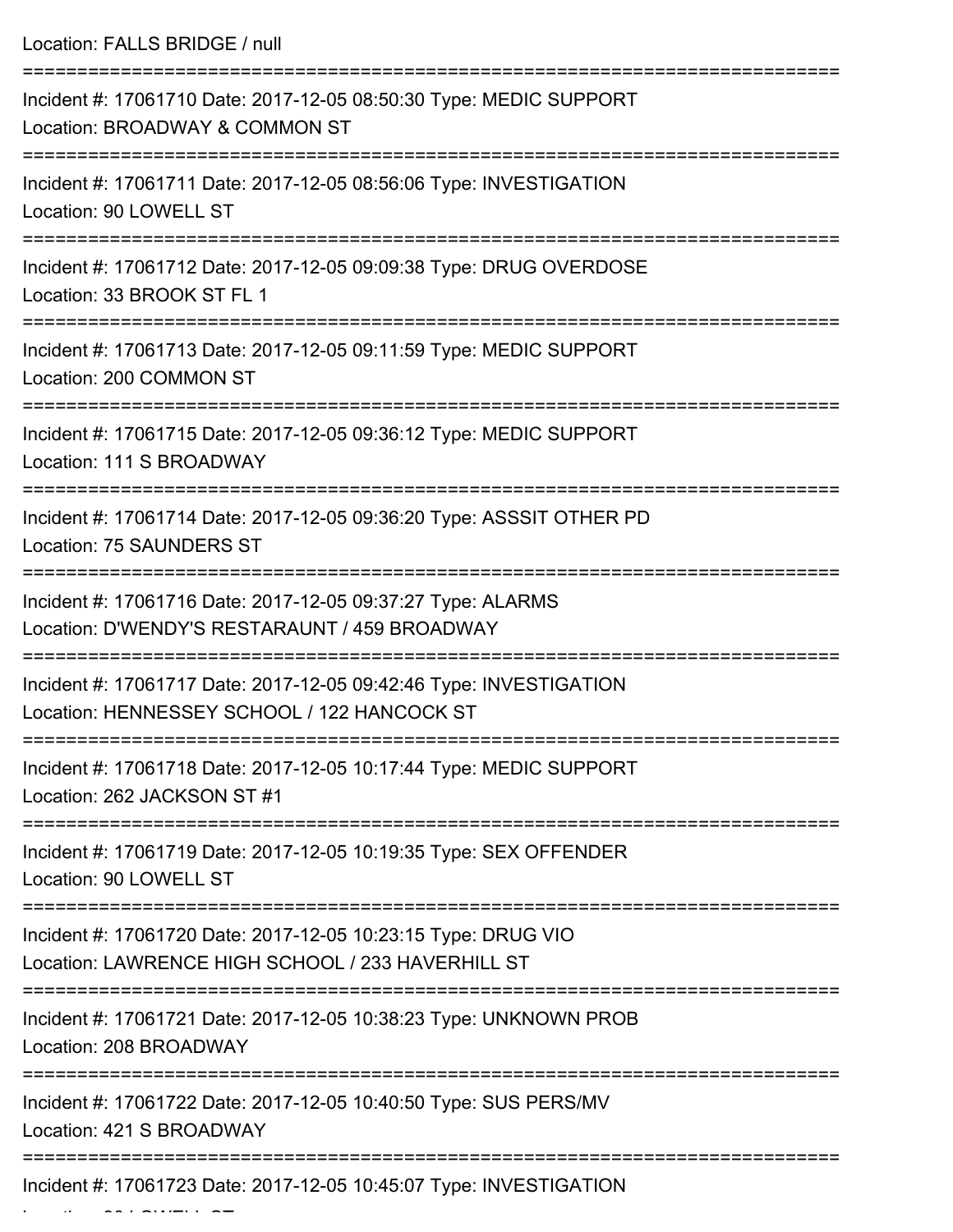| Incident #: 17061724 Date: 2017-12-05 10:54:41 Type: M/V STOP<br>Location: 265 ESSEX ST                                       |
|-------------------------------------------------------------------------------------------------------------------------------|
| Incident #: 17061725 Date: 2017-12-05 11:12:14 Type: M/V STOP<br>Location: S UNION ST & WINTHROP AV                           |
| Incident #: 17061726 Date: 2017-12-05 11:15:04 Type: ALARM/BURG<br>Location: 275 MERRIMACK ST                                 |
| Incident #: 17061727 Date: 2017-12-05 11:15:21 Type: M/V STOP<br>Location: 15 MARGIN ST                                       |
| Incident #: 17061728 Date: 2017-12-05 11:16:43 Type: DISABLED MV<br>Location: 652 BROADWAY                                    |
| Incident #: 17061729 Date: 2017-12-05 11:22:09 Type: PARK & WALK<br>Location: BRADFORD ST & BROADWAY                          |
| Incident #: 17061730 Date: 2017-12-05 11:24:15 Type: KEEP PEACE<br>Location: 413 HAVERHILL ST                                 |
| Incident #: 17061731 Date: 2017-12-05 11:35:48 Type: SUS PERS/MV<br>Location: 14 ORCHARD ST                                   |
| Incident #: 17061732 Date: 2017-12-05 11:54:52 Type: AUTO ACC/NO PI<br>Location: RTE 114 & FRIENDLYS                          |
| ===========================<br>Incident #: 17061733 Date: 2017-12-05 12:03:13 Type: INVESTIGATION<br>Location: 52 MONMOUTH ST |
| Incident #: 17061734 Date: 2017-12-05 12:12:53 Type: MISSING PERS<br>Location: 30 N PARISH RD                                 |
| Incident #: 17061735 Date: 2017-12-05 12:26:55 Type: AUTO ACC/NO PI<br>Location: BRUCE ST & PARK ST                           |
| Incident #: 17061736 Date: 2017-12-05 12:34:13 Type: M/V STOP<br>Location: 11 MARGIN ST                                       |
| Incident #: 17061737 Date: 2017-12-05 12:37:14 Type: GENERAL SERV<br>Location: 414 COMMON ST                                  |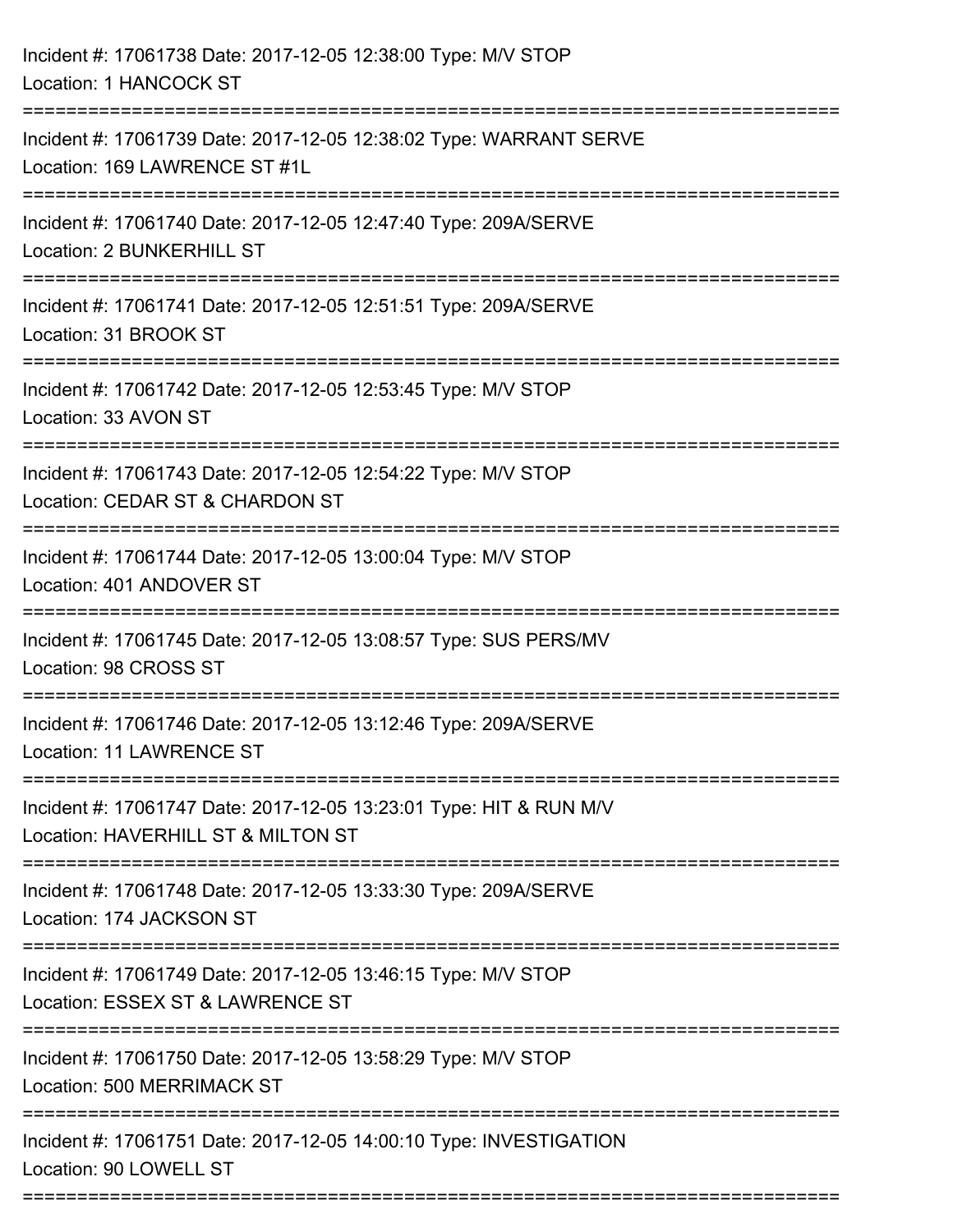| Incident #: 17061754 Date: 2017-12-05 14:11:39 Type: CIVIL PROB<br>Location: 106 BUNKERHILL ST               |
|--------------------------------------------------------------------------------------------------------------|
| Incident #: 17061752 Date: 2017-12-05 14:11:40 Type: AUTO ACC/NO PI<br>Location: 107 S BROADWAY              |
| Incident #: 17061753 Date: 2017-12-05 14:13:54 Type: M/V STOP<br>Location: AMESBURY ST & LEBANON ST          |
| Incident #: 17061755 Date: 2017-12-05 14:18:18 Type: ANIMAL COMPL<br>Location: 1 OAKLAND RD                  |
| Incident #: 17061756 Date: 2017-12-05 14:20:23 Type: 209A/SERVE<br>Location: 160 PARK ST                     |
| Incident #: 17061757 Date: 2017-12-05 14:28:12 Type: INVESTIGATION<br>Location: 90 LOWELL ST                 |
| Incident #: 17061758 Date: 2017-12-05 14:29:53 Type: M/V STOP<br>Location: BRADFORD ST & HAMPSHIRE ST        |
| Incident #: 17061759 Date: 2017-12-05 14:30:27 Type: M/V STOP<br>Location: 205 BROADWAY                      |
| Incident #: 17061760 Date: 2017-12-05 14:32:44 Type: 209A/SERVE<br>Location: 209 CRAWFORD ST                 |
| Incident #: 17061761 Date: 2017-12-05 14:34:06 Type: TOW/REPOSSED<br>Location: 178 WALNUT ST                 |
| Incident #: 17061762 Date: 2017-12-05 14:36:54 Type: THREATS<br>Location: 54 NEWBURY ST                      |
| Incident #: 17061763 Date: 2017-12-05 14:43:45 Type: INVESTIGATION<br>Location: LEONARD SCHOOL / 60 ALLEN ST |
| Incident #: 17061764 Date: 2017-12-05 14:57:18 Type: 209A/SERVE<br>Location: 19 MAGNOLIA ST                  |
| Incident #: 17061765 Date: 2017-12-05 14:59:05 Type: FIGHT<br>Location: HIGGINS STATE POOL / 180 CRAWFORD ST |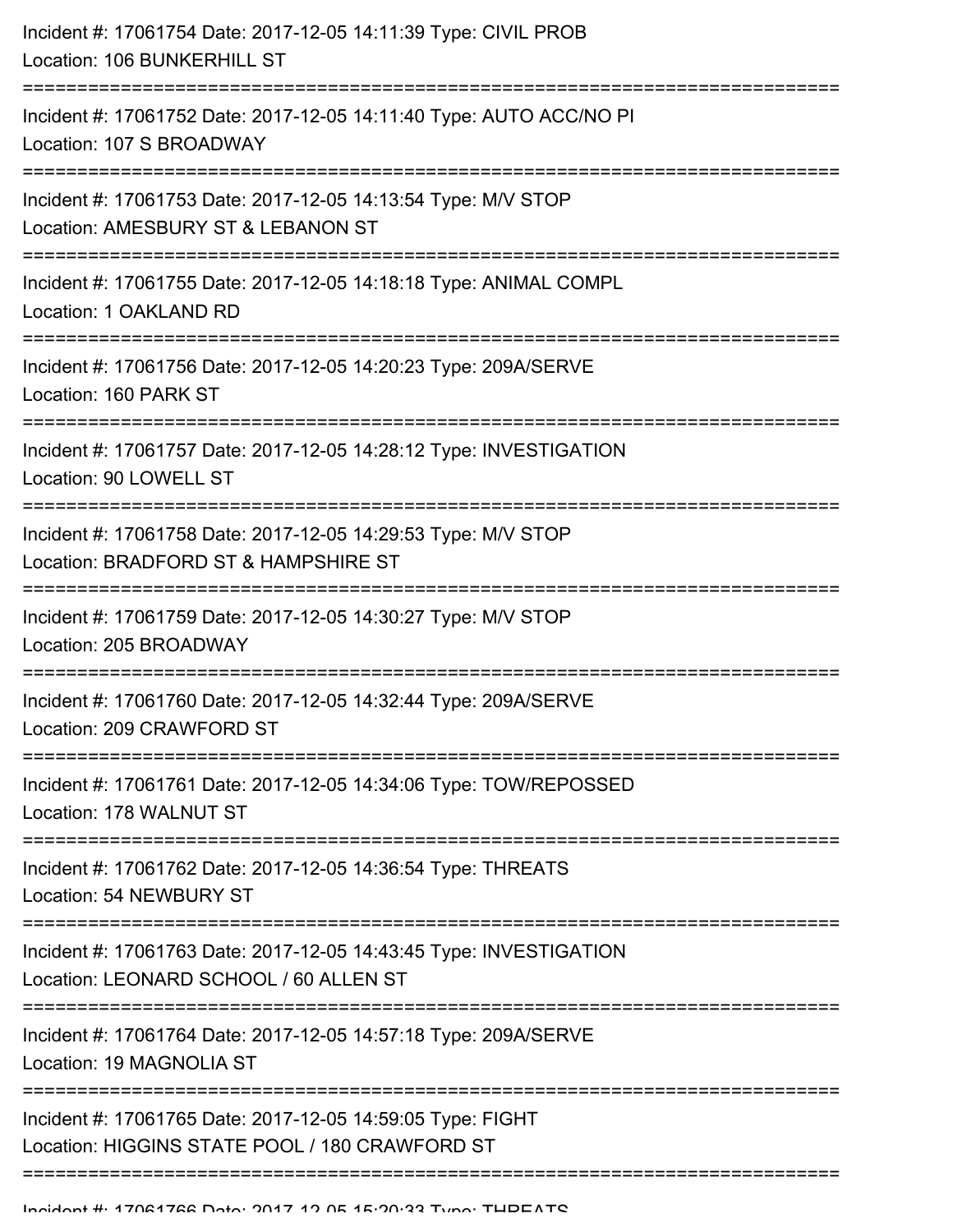Location: 14 E PLATT ST

| Incident #: 17061767 Date: 2017-12-05 15:34:44 Type: SPECIAL CHECK<br>Location: TREMONT ST & WEST ST                           |
|--------------------------------------------------------------------------------------------------------------------------------|
| Incident #: 17061768 Date: 2017-12-05 15:35:50 Type: SUS PERS/MV<br>Location: 8 THORNDIKE ST                                   |
| Incident #: 17061769 Date: 2017-12-05 15:40:15 Type: AUTO ACC/NO PI<br>Location: ESSEX ST & WINTER ST                          |
| Incident #: 17061770 Date: 2017-12-05 15:48:46 Type: MEDIC SUPPORT<br>Location: AVON ST & JACKSON ST                           |
| Incident #: 17061771 Date: 2017-12-05 16:04:42 Type: DISTURBANCE<br>Location: LAWRENCE GENERAL HOSPITAL / 1 GENERAL ST         |
| Incident #: 17061772 Date: 2017-12-05 16:32:05 Type: MEDIC SUPPORT<br>Location: 51 E HAVERHILL ST                              |
| Incident #: 17061773 Date: 2017-12-05 16:35:18 Type: M/V STOP<br>Location: GARDEN ST & JACKSON ST<br>:======================   |
| Incident #: 17061774 Date: 2017-12-05 16:37:37 Type: 209A/SERVE<br>Location: 5 WAYNE ST                                        |
| Incident #: 17061775 Date: 2017-12-05 16:44:34 Type: SHOPLIFTING<br>Location: MARSHALLS / 73 WINTHROP AV                       |
| Incident #: 17061776 Date: 2017-12-05 16:55:20 Type: DISTURBANCE<br>Location: 73 WINTHROP AV                                   |
| Incident #: 17061777 Date: 2017-12-05 16:59:46 Type: AUTO ACC/NO PI<br>Location: ANDOVER ST & PARKER ST<br>------------------- |
| Incident #: 17061778 Date: 2017-12-05 17:02:29 Type: MV/BLOCKING<br>Location: BENNINGTON ST & LAWRENCE ST                      |
| Incident #: 17061779 Date: 2017-12-05 17:05:04 Type: ALARM/BURG<br>Location: 88 BAILEY ST                                      |
| Incident #: 17061780 Date: 2017-12-05 17:11:34 Type: INVEST CONT                                                               |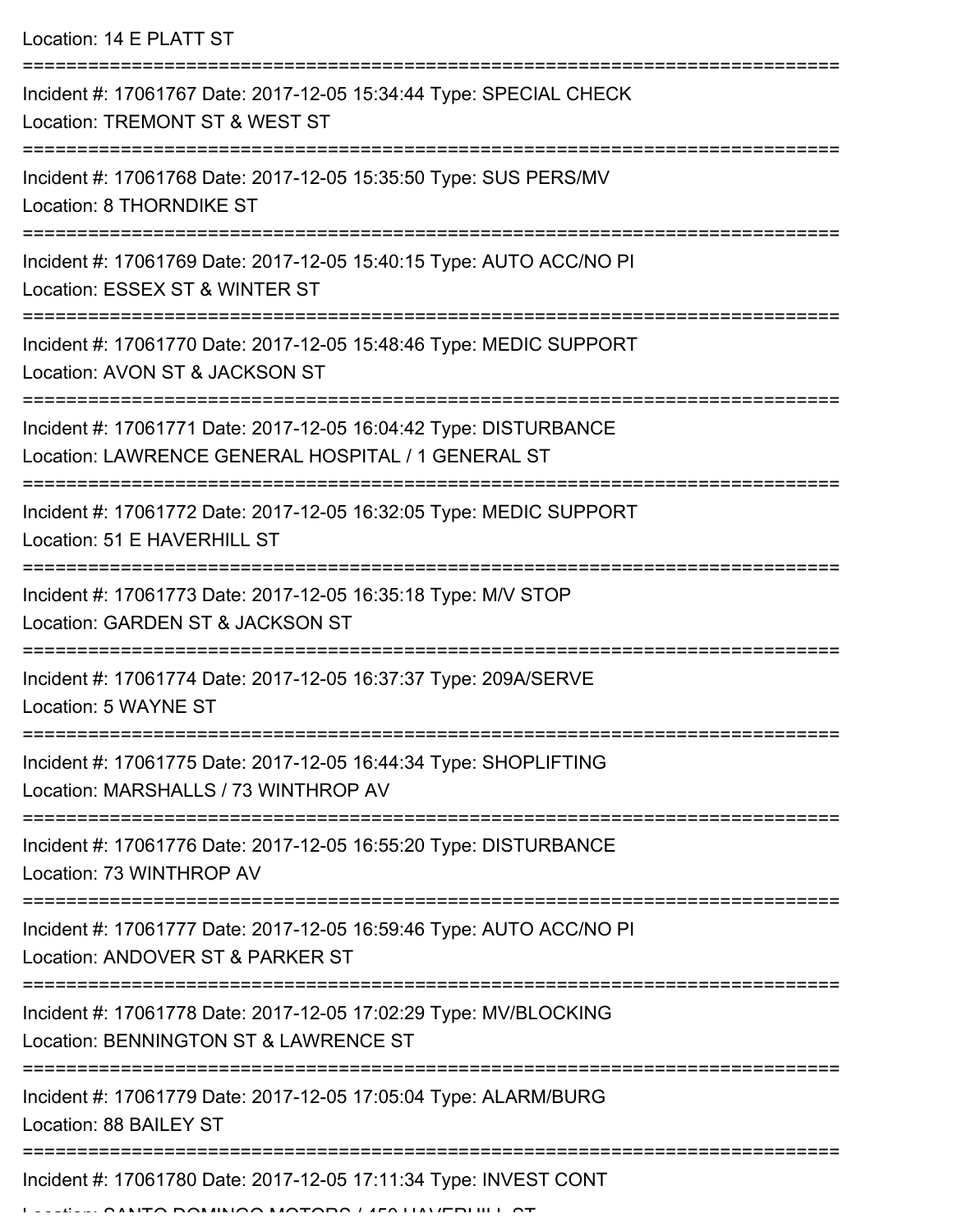| Incident #: 17061781 Date: 2017-12-05 17:21:10 Type: ANIMAL COMPL<br>Location: GARDEN HOUSE / 108 WINTHROP AV               |
|-----------------------------------------------------------------------------------------------------------------------------|
| Incident #: 17061782 Date: 2017-12-05 17:31:48 Type: M/V STOP<br>Location: ESSEX ST & HAMPSHIRE ST                          |
| Incident #: 17061783 Date: 2017-12-05 17:32:55 Type: M/V STOP<br>Location: FOSTER ST & SALEM ST                             |
| Incident #: 17061784 Date: 2017-12-05 17:36:53 Type: SPECIAL CHECK<br>Location: 101 S UNION ST                              |
| Incident #: 17061786 Date: 2017-12-05 17:41:14 Type: B&E/PAST<br>Location: 481 SOUTH BROADWAY                               |
| Incident #: 17061785 Date: 2017-12-05 17:41:36 Type: M/V STOP<br>Location: 101 AMESBURY ST                                  |
| Incident #: 17061787 Date: 2017-12-05 17:43:19 Type: M/V STOP<br>Location: ANDOVER ST & PARKER ST                           |
| Incident #: 17061788 Date: 2017-12-05 17:46:51 Type: M/V STOP<br>Location: GARDEN ST & JACKSON ST                           |
| Incident #: 17061789 Date: 2017-12-05 17:52:46 Type: ALARM/BURG<br>Location: 36A MAY ST                                     |
| Incident #: 17061790 Date: 2017-12-05 17:56:07 Type: MEDIC SUPPORT<br>Location: 86 S BROADWAY #7 FL 2                       |
| Incident #: 17061791 Date: 2017-12-05 17:58:22 Type: M/V STOP<br>Location: MERRIMACK ST & S BROADWAY                        |
| ------------------------------<br>Incident #: 17061792 Date: 2017-12-05 18:09:01 Type: M/V STOP<br>Location: 228 S UNION ST |
| Incident #: 17061793 Date: 2017-12-05 18:14:47 Type: M/V STOP<br>Location: BROADWAY & CONCORD ST                            |
| Incident #: 17061794 Date: 2017-12-05 18:16:07 Type: M/V STOP<br>Location: BURGER KING / 187 BROADWAY                       |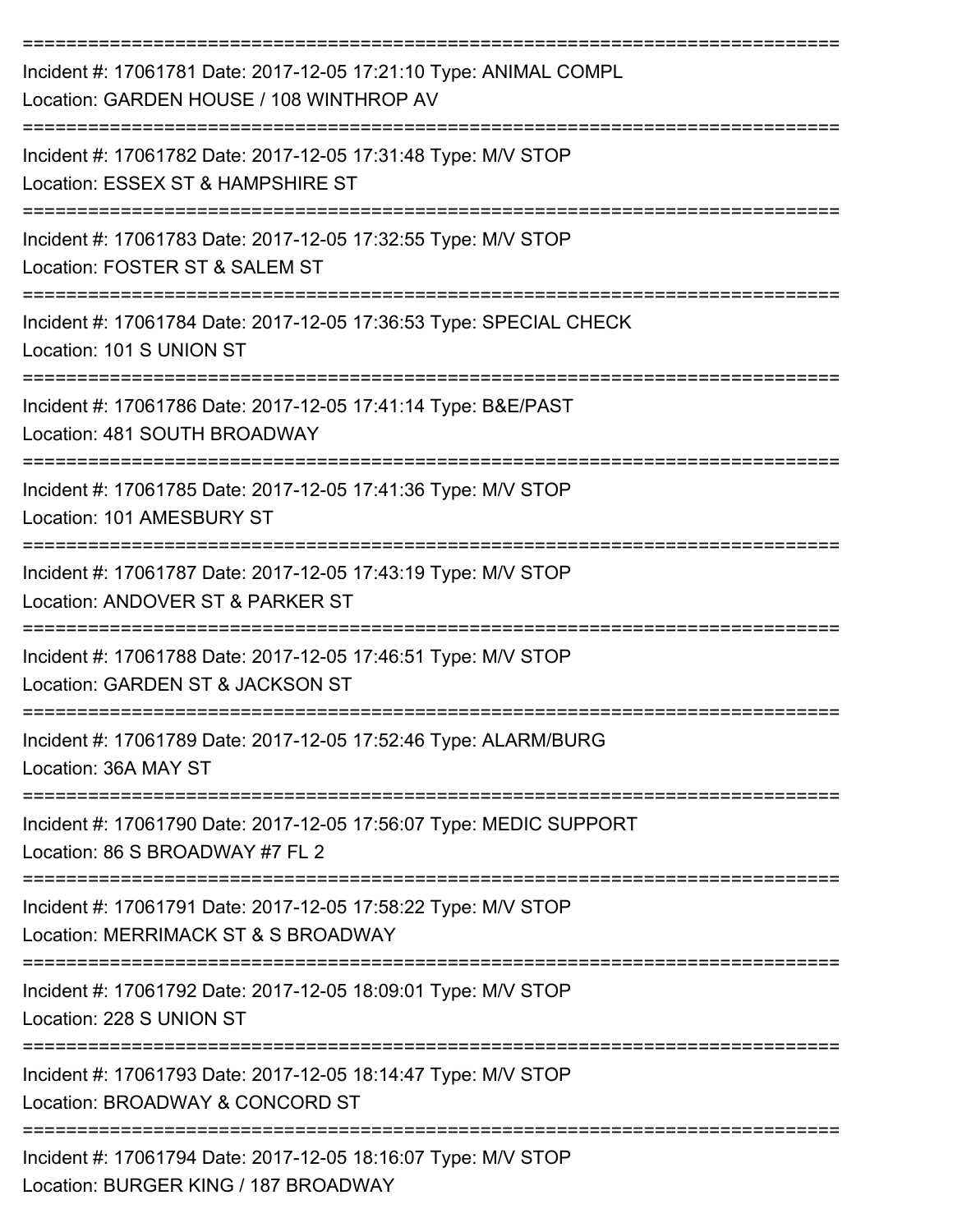| Incident #: 17061795 Date: 2017-12-05 18:23:59 Type: M/V STOP<br>Location: BROADWAY & CONCORD ST         |
|----------------------------------------------------------------------------------------------------------|
| Incident #: 17061796 Date: 2017-12-05 18:24:36 Type: M/V STOP<br>Location: 202 S UNION ST                |
| Incident #: 17061797 Date: 2017-12-05 18:26:25 Type: ALARM/BURG<br>Location: 207 HAVERHILL ST            |
| Incident #: 17061798 Date: 2017-12-05 18:30:12 Type: HIT & RUN M/V<br>Location: AMESBURY ST & METHUEN ST |
| Incident #: 17061799 Date: 2017-12-05 18:36:54 Type: M/V STOP<br>Location: MANCHESTER & CURRANT HILL     |
| Incident #: 17061800 Date: 2017-12-05 18:44:41 Type: INVESTIGATION<br>Location: 288 HOWARD ST            |
| Incident #: 17061801 Date: 2017-12-05 18:54:03 Type: DOMESTIC/PROG<br>Location: 6 FULTON ST              |
| Incident #: 17061802 Date: 2017-12-05 19:06:57 Type: M/V STOP<br>Location: 9 BERNARD AV                  |
| Incident #: 17061803 Date: 2017-12-05 19:12:40 Type: M/V STOP<br>Location: 46 MELROSE ST                 |
| Incident #: 17061804 Date: 2017-12-05 19:35:52 Type: MV/BLOCKING<br>Location: 6 LYNCH ST                 |
| Incident #: 17061805 Date: 2017-12-05 19:41:36 Type: M/V STOP<br>Location: ESSEX & GALE                  |
| Incident #: 17061806 Date: 2017-12-05 19:43:22 Type: M/V STOP<br>Location: FRANKLIN ST & LOWELL ST       |
| Incident #: 17061807 Date: 2017-12-05 19:44:55 Type: HIT & RUN M/V<br>Location: HAVERHILL ST & MILTON ST |
| Incident #: 17061808 Date: 2017-12-05 19:45:26 Type: M/V STOP<br>Location: HIGH ST & PLEASANT ST         |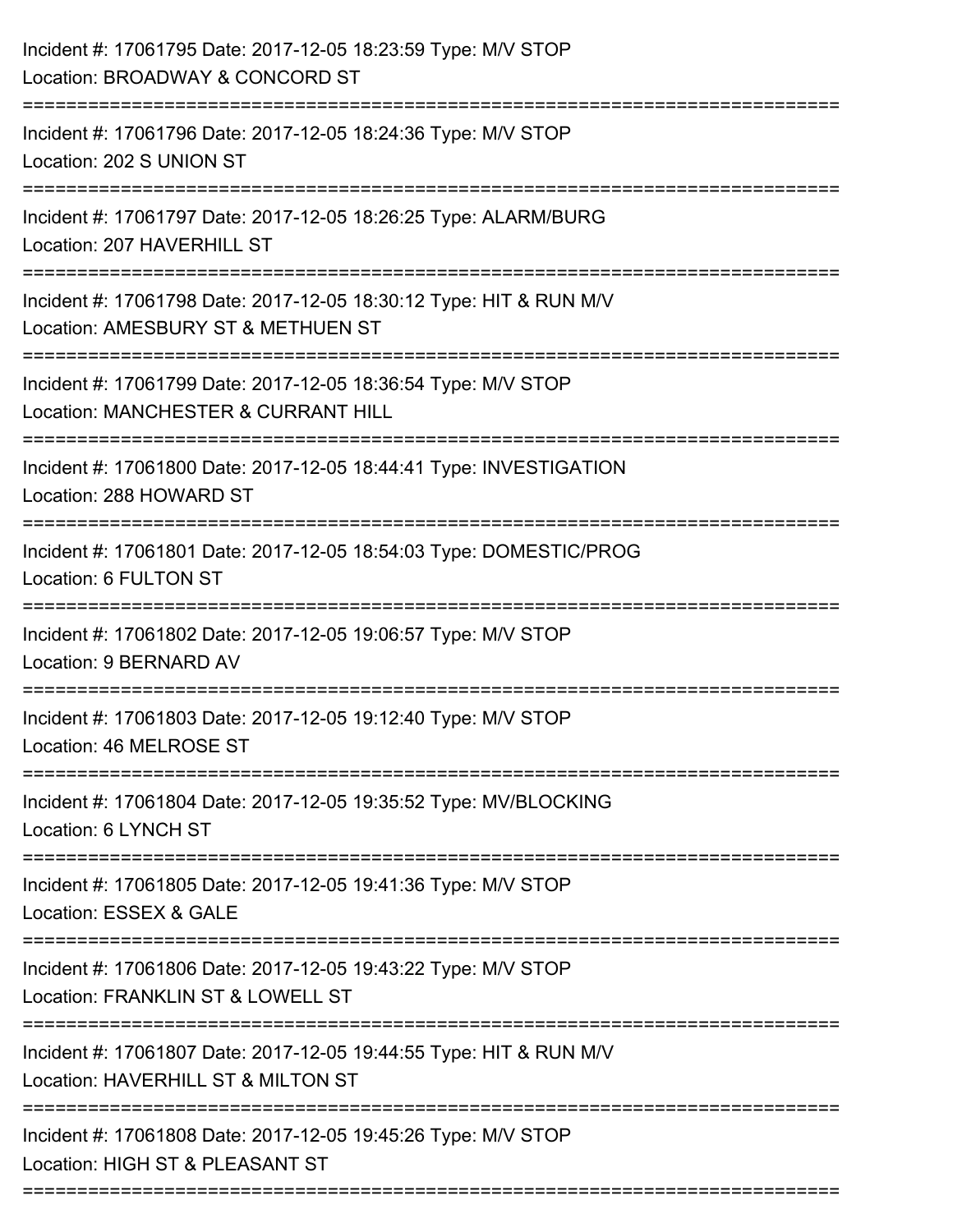| Location: 9 BERNARD AV                                                                                                              |
|-------------------------------------------------------------------------------------------------------------------------------------|
| Incident #: 17061810 Date: 2017-12-05 20:33:08 Type: SUS PERS/MV<br>Location: 53 PORTLAND ST                                        |
| Incident #: 17061811 Date: 2017-12-05 20:35:14 Type: 911 HANG UP<br>Location: 37 E DALTON ST                                        |
| Incident #: 17061812 Date: 2017-12-05 20:38:22 Type: AUTO ACC/UNK PI<br>Location: 128 PHILLIPS ST                                   |
| Incident #: 17061813 Date: 2017-12-05 20:46:28 Type: MAN DOWN<br>Location: S BROADWAY & SALEM ST<br> ================               |
| Incident #: 17061814 Date: 2017-12-05 21:33:41 Type: AUTO ACC/NO PI<br>Location: 110 EXCHANGE ST                                    |
| Incident #: 17061815 Date: 2017-12-05 21:44:06 Type: M/V STOP<br>Location: LAWRENCE ST & MAPLE ST                                   |
| Incident #: 17061816 Date: 2017-12-05 21:50:38 Type: B&E/DWELL/AT<br>Location: 103 RIVER POINTE WY #2101<br>----------------------- |
| Incident #: 17061817 Date: 2017-12-05 21:52:14 Type: M/V STOP<br>Location: E HAVERHILL ST & ELM ST                                  |
| Incident #: 17061818 Date: 2017-12-05 22:01:14 Type: LOST PROPERTY<br>Location: HAVERHILL ST & PROSPECT ST                          |
| Incident #: 17061819 Date: 2017-12-05 22:17:40 Type: A&B PAST<br>Location: 2 MUSEUM SQ                                              |
| Incident #: 17061821 Date: 2017-12-05 22:38:46 Type: DOMESTIC/PROG<br>Location: 1 JOHN ST #B                                        |
| Incident #: 17061820 Date: 2017-12-05 22:39:13 Type: B&E/PROG<br>Location: 27 MORTON ST                                             |
| Incident #: 17061822 Date: 2017-12-05 22:40:45 Type: ALARM/BURG<br>Location: ARCHER AUTO COMPANY / 30 ARCHER ST                     |
|                                                                                                                                     |

Incident #: 17061823 Date: 2017-12-05 22:44:42 Type: DOMESTIC/PROG